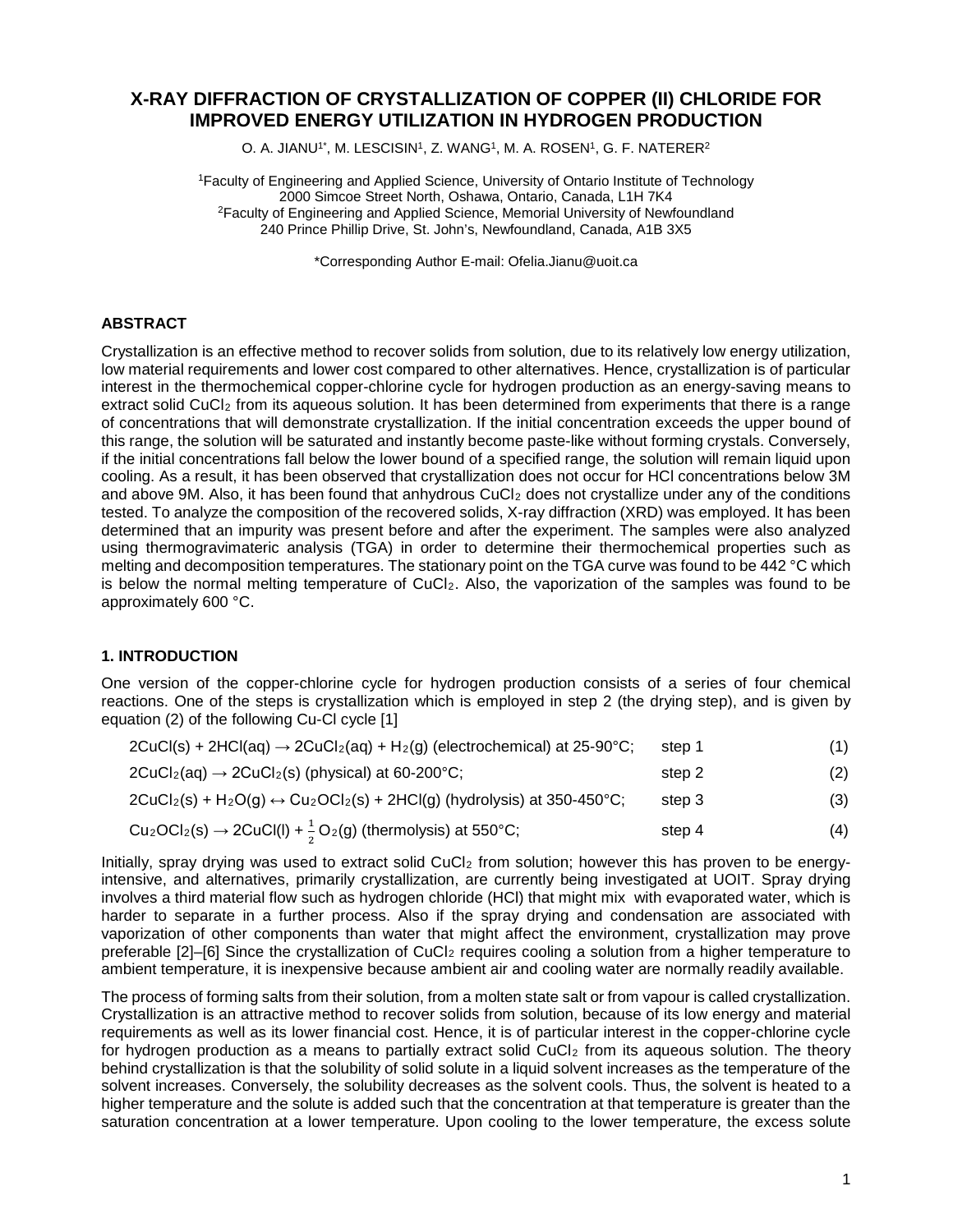solidifies in the form of crystals. The rate of cooling has an effect on the number and size of the crystals [7]– [9]. To determine the number of crystals, researchers have identified a metastable zone where crystallization occurring instantaneously [10]. This zone is determined when the solution with a constant concentration at the corresponding temperature given by the solubility line is cooled at a constant cooling rate such that the initial concentration changes due to the change in temperature. There are many ways to characterize the metastable zone to determine the amount of crystals formed during this process. Barret and Glennon [11] used the Lasentec Focused Beam Reflectance to estimate the nucleation kinetics of potash alum solutions. Additionally, they used a Lasentec Particle and Measurement system to validate the obtained metastable zone and solubility curve [11]. Mielniczek-Brzoska used a potassium nitrate aqueous solution to determine the effect of the sample's volume on crystallization [12]. The nucleation has been observed using a UV-vis spectrometer and visual observation of the nuclei. It has been found that the metastable zone width depends on the volume of the solution in unstirred solutions and it is attributed to the diffusion processes in the solution.

A comparison between different experimental methods to determine the metastable zone width is given in [13]. To compare the techniques, the authors used a solution of ammonium oxalate monohydrate under polythermal conditions. They concluded that the relevance and physical meaning of the results are uncertain under the specified conditions. The metastable zone is widely predicted using the Nyvlt's equation [14]. Mersmann and Bratosch presented a simplified model to predict the metastable zone, determined based on 28 inorganic compounds [15]. The authors developed a theoretical model to represent the crystals in the solution and their growth. However, the model accuracy decreases for solutions following flat curve solubility. In recent years the model obtained by Sangwal is prevalent [16]. A nucleation order was introduced in this model and it was determined that a low solubility of the system corresponds to a high nucleation order and low activation energy. Kubota [17] presented a different interpretation of the metastable zone width in which the nucleation order is given by the log of the metastable zone versus the log of the cooling rate. This model addresses the problem of determining the amount of crystals generated during different nucleations by considering the induction time.

Crystallization can have disadvantages as its residual solutions still contain the solutes after crystals are formed, and the crystallized amount depends on the initial concentrations and crystal forms. Although extensive research has been carried out to determine the metastable zone width, there is limited information on the nature of the crystals formed. Lv et al. conducted research on characterizing the crystals extracted from a solution of CuX dissolved in HX where  $X = CI$ , Br [18]. Similar to their study, in this paper the crystallization of the CuCl<sub>2</sub> salt from binary and ternary solutions is examined, in order to improve understanding of the process and its behavior. Since crystallization is the opposite of dissolution, a colder solution generally yields more crystals formed. Hence, this paper also examines the crystallization for temperatures below ambient level. Additionally, the study investigates the nature of the crystals formed by analyzing then using XRD and TGA.

### **2. EXPERIMENTAL SETUP AND PROCEDURE**

Distilled water is used to dissolve solids in order to form an aqueous solution with minimum impurities introduced. The distilled water is measured in a graduated cylinder and added to a reactor jar. If the temperature range is 30 °C-60 °C, then the flask is sealed with a stopper, and an alcohol thermometer is inserted through one of the two holes in the stopper (the other hole being plugged with a nylon thermal well) to prevent mass loss via evaporation. The water is heated to 60°C on a hot-plate/stirrer. The approximate amount of CuCl<sub>2</sub> (determined by reading the solubility table) is weighed using an analytical balance with readability of 0.1 mg. The high purity CuCl2 (i.e. 98%) is gradually poured into the reactor jar while the water in the jar is being stirred with a magnetic stir rod on the hot plate. The reactor jar remains on the hot plate until the CuCl2 poured is fully dissolved. After that, the stir is stopped and the necessary amount of HCl (depending on the required molarity) is poured in the reactor jar. HCl with assay of 36.5% - 38.0% was used for this study.

A sample of 10 mL of the final solution is extracted via pipet, weighed and left in the oven at 120 °C immediately after adding the HCl. The mass of the sample is recorded every half hour for three hours and it is then plotted as a function of time. The rest of the solution in the jar is either left to cool down to room temperature (if it was heated to 60 °C before) or taken to an ice bath (or chiller) to cool down to about 0 °C. For the case when the reactor is cooled down to about 0 °C, the temperature is recorded and monitored using three Omega T-Type thermocouples and LabView 8.5, a National Instruments software. See Fig. 1 for a diagram showing the configuration of the experimental apparatus that can operate at a temperature of about  $0^{\circ}$ C.

A chiller was used to cool and circulate an 80-20 (molar ratio) solution of ethylene glycol and water, respectively, through a jacket flask. It comprises a digital setpoint, which is set slightly lower than the desired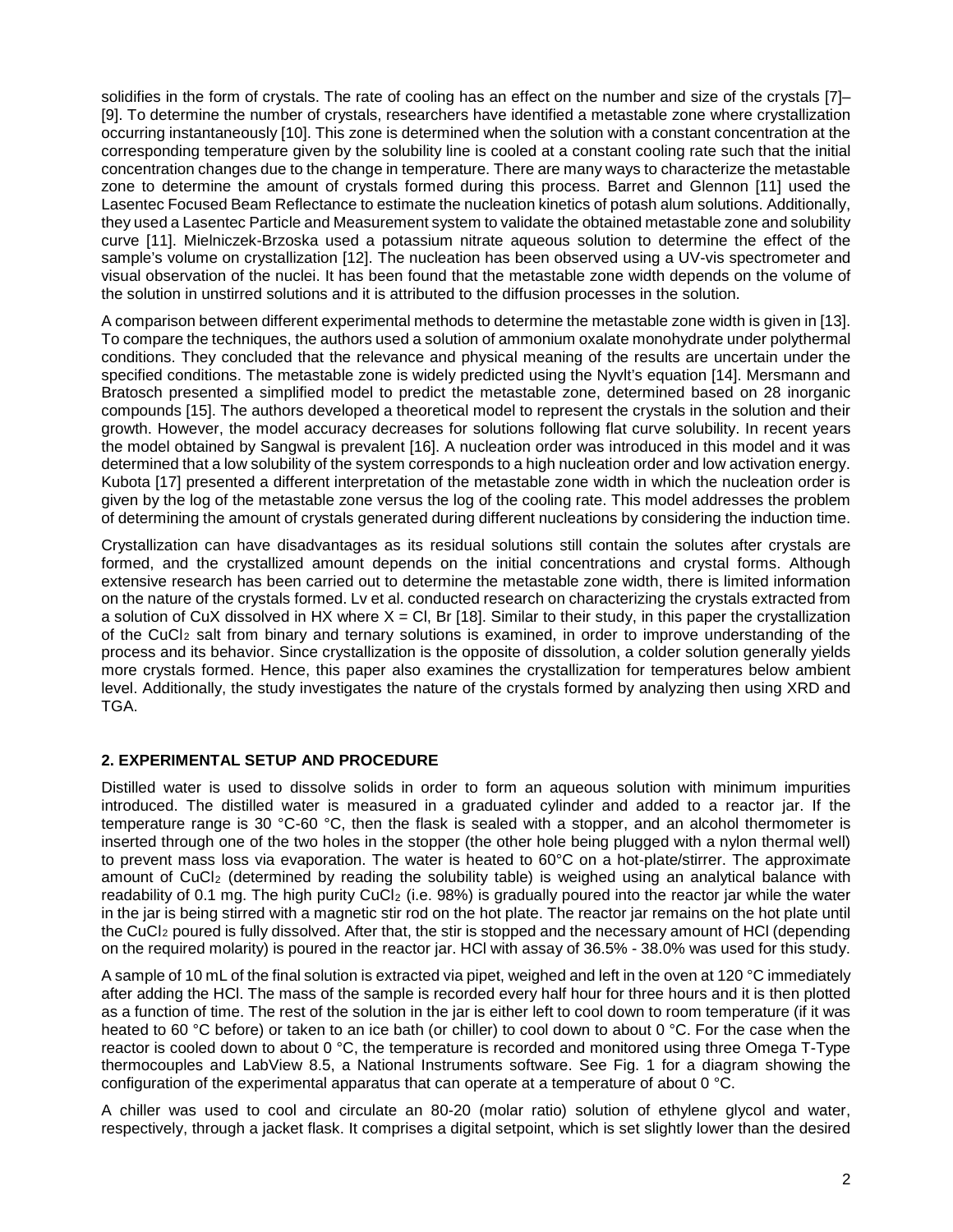solution temperature. After the reactor jar is cooled down, the contents of the reactor are filtered using filter paper to separate the crystallized solid from the residual aqueous solution. A final sample of 10 mL of the liquid part remaining is pipetted onto a watchglass, weighed and then placed in the oven at 120 °C. Another sample of the crystals obtained is simply taken and placed immediately in a sample flask. Ultimately, each watch-glass sample must be transferred to a corresponding flask for analysis (e.g., XRD, TGA) and for storage. The transfer is made in a pure nitrogen environment of a glove box, so as to avoid contact with the oxygen in air and hence greatly minimize oxidation of samples. The pure nitrogen environment is achieved by constantly circulating compressed nitrogen (Ultra High Purity 5.0) through the glove box.

## **3. RESULTS AND DISCUSSION**

It is observed that most crystallization occurs within minutes from the formation of the first crystal around which the growth propagates. It was also noticed that crystallization will take time if no crystallizing agent was added to the mixture. For most of the samples tested at molarities lower than 5, the crystallization only starts after the temperature of the system falls below 30  $\mathrm{°C}$ .

It was also determined that a colder solution yields larger particles. Fig. 2 shows the crystallized CuCl<sub>2</sub> before filtering out the clear solution. Compared to crystal size of other salts, CuCl<sub>2</sub> crystals are relatively small yet still observable with naked eye, however, investigating the size of the crystals formed is beyond the scope of this paper.

The HCl concentration was observed to affect the amount of crystallization. This was determined when measuring the amount of clear solution and a significant drop was observed, reflecting an increase in the crystallized amount. Additionally, it was determined that crystallization does not occur at concentrations above 9M or below 3M. As mentioned previously, the chemicals are added in the following order: Water, CuCl2, HCl. When adding chemicals in the aforementioned order, it is observed that the HCI acts as a "crystallizing agent" in the sense that crystallization begins to occur immediately after adding HCl, despite there being negligible change in ambient temperature. Experiments have also been performed at various temperatures and concentrations using anhydrous CuCl<sub>2</sub>. After careful investigation, it has been determined that anhydrous CuCl2 does not crystallize regardless of the temperature or HCl concentration. These findings are very useful for the integration of the reactors of the Cu-Cl cycle since it provides information on whether this technique can be utilized. The research team is currently investigating the type of CuCl2 produced during electrolysis to determine the feasibility of this crystallization method within the cycle.

After removing the clear solution as described in the previous section, the crystals were placed in the oven at 120 °C to dry completely. Measurements have been recorded at 30 minutes intervals to determine the time it takes to remove water from sample. Figure 3 shows the sample's drop in mass and its mass stabilizing at about 40 grams within 100 minutes. This step was necessary in order to prepare the samples for X-ray diffraction (XRD) and thermogravimetric (TGA) analysis.

X-ray diffraction is a phenomenon in which atomic planes of a crystal causes the incident beam of x-rays to interfere with each other as they leave the crystal. The spacing between layers of atoms is measured through this technique so that the orientation of a single crystal is determined. Once the orientation is determined, the crystal structure size, shape and internal stress of crystalline regions of the material can be found. Since the crystal structure describes the atomic arrangement of the material, a different arrangement of atoms would create a different diffraction pattern. The XRD pattern for the CuCl2 obtained through crystallization is shown in Figs.  $4 - 6$ . The plots indicate that the crystals formed through the method described are CuCl<sub>2</sub> and hydrate CuCl2 for all concentrations of HCl independent of the temperature to which the solution is cooled down. Table 2 indicates the amount of  $CuCl<sub>2</sub>$  and  $CuCl<sub>2</sub>$  hydrite determined by XRD analysis in the original sample dissolved in the aqueous solution and in the crystals extracted through the method described in the experimental setup section. To further validate the nature of the crystals, another analytical technique (i.e. thermogravimateric analysis) was employed. In this technique, the composition of the recovered solids is determined by observing its melting temperature. As can be seen in Fig. 5, the melting temperature of the crystalized solid is 441.6 °C. Also, the decrease in the plot at approximately 600°C corresponds to the vaporization of the sample. The stock CuCl<sub>2</sub> was also investigated and the melting temperature was 461.65 °C, which is comparable to the melting temperature of the crystalized sample.

## **4. ERROR ANALYSIS**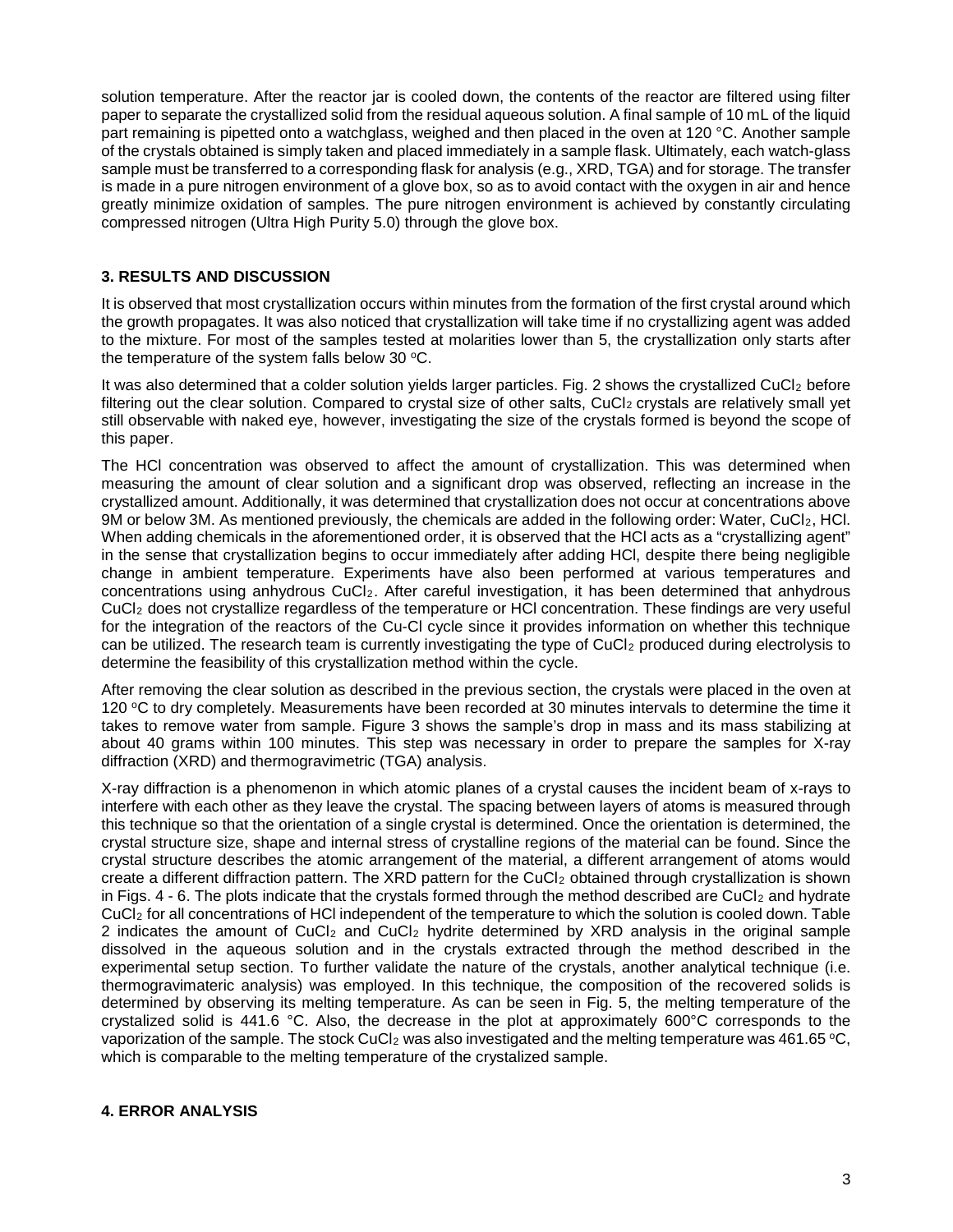The main source of error is evaporation of HCl due to its high volatility. Although the flasks used were sealed as fast as possible, so that the solution would not be exposed for a long period of time, this source of error must be considered. Also, the instrument limitations should be considered. When weighing every piece of apparatus used in the experiment, there is the analytical balance error to be considered, with a precision limit of half of the readability. Thus, the precision limit used is  $\pm 0.005$  g. The bias limit for masses is calculated as the deviation of the three measurements made for each part weighed. The other precision limits were estimated as the tolerance, half of the readability of the equipment.

## **5. CONCLUSIONS**

There is a narrow range of concentrations that demonstrates crystallization. If the initial concentration exceeds the upper bound of this range, the solution is saturated and precipitation occurs instantly. Conversely, when the initial concentrations fall below the lower bound of this range, the solution remains liquid upon cooling. Significant findings from this series of experiments are: anhydrous copper (II) chloride does not crystallize, crystallization does not occur at concentrations >9M, and HCl can act as "crystallizing agent", causing nearinstantaneous crystallization when it is added to aqueous CuCl<sub>2</sub> solution. Overall, the experimental results largely agree with the theory. Crystallization is achieved frequently and consistently when the solution temperature drops below the saturation temperature. Further studies based on these experiments will determine the amount of crystals formed during the crystallization process. The findings will establish whether the method of extracting CuCl<sub>2</sub> from the aqueous solution presented in this study is suitable for the Cu-Cl cycle for hydrogen production.

#### **Acknowledgments**

Financial support from the Ontario Research Fund (ORF) and Canadian Nuclear Laboratories (CNL) is gratefully acknowledged.

#### **REFERENCES**

- [1] G. F. Naterer, S. Suppiah, L. Stolberg, M. Lewis, S. Ahmed, Z. Wang, M. A. Rosen, I. Dincer, K. Gabriel, E. Secnik, E. B. Easton, S. N. Lvov, V. Papangelakis, and A. Odukoya, "Progress of international program on hydrogen production with the copper-chlorine cycle," *Int. J. Hydrogen Energy*, vol. 39, no. 6, pp. 2431–2445, 2014.
- [2] Z. Wang, V. N. Daggupati, G. Marin, K. Pope, Y. Xiong, E. Secnik, G. F. Naterer, and K. S. Gabriel, "Towards integration of hydrolysis, decomposition and electrolysis processes of the Cu-Cl thermochemical water splitting cycle," *Int. J. Hydrogen Energy*, vol. 37, no. 21, pp. 16557–16569, 2012.
- [3] A. Basir and S. M., "Recovery of cupric chloride from spent copper etchant solutions: a mechanistic study," *Hydrometallurgy*, vol. 69, no. 1–3, pp. 135–143, 2003.
- [4] J. L. Leray, "Growth kinetics of hydrated cupric chloride," *J. Chrystal Growth*, vol. 3, pp. 344–349, 1968.
- [5] H. W. Richardson, Ed., *Handbook of copper compounds and applications*. New York, USA: Marcek Dekker, Inc., 1997.
- [6] A. Myerson, *Handbook of Industrial Crystallization*. Woburn, USA: Butterworth-Heinemann, 2002.
- [7] C. Christov, "Thermodynamics of formation of double salts and mixed crystals from aqueous solutions," *J. Chem. Thermodyn.*, vol. 37, no. 10, pp. 1036–1060, 2005.
- [8] Y. Enqvist, J. Partanen, and J. Kallas, "Thermodynamics and Kinetics of Kdp Crystal Growth From Binary and Ternary Solutions," vol. 81, no. November, pp. 1354–1362, 2003.
- [9] S. Perry, R. H. Perry, D. W. Green, J. O. Maloney, P. S, R. H. Perry, D. W. Green, and J. O. Maloney, *Chemical Engineers ' Handbook Seventh*, vol. 27. 1997.
- [10] K. Sangwal, "Recent developments in understanding of the metastable zone width of different solute-solvent systems," *J. Cryst. Growth*, vol. 318, no. 1, pp. 103–109, 2011.
- [11] P. Barrett and B. Glennon, "Characterizing the Metastable Zone Width and Solubility Curve Using Lasentec FBRM and PVM," *Chem. Eng. Res. Des.*, vol. 80, no. October, pp. 799–805, 2002.
- [12] E. Mielniczek-Brzóska, "Effect of sample volume on the metastable zone width of potassium nitrate aqueous solutions," *J. Cryst. Growth*, vol. 401, pp. 271–274, 2014.
- [13] N. Gherras and G. Fevotte, "Comparison between approaches for the experimental determination of metastable zone width: A case study of the batch cooling crystallization of ammonium oxalate in water," *J. Cryst. Growth*, vol. 342, no. 1, pp. 88–98, 2012.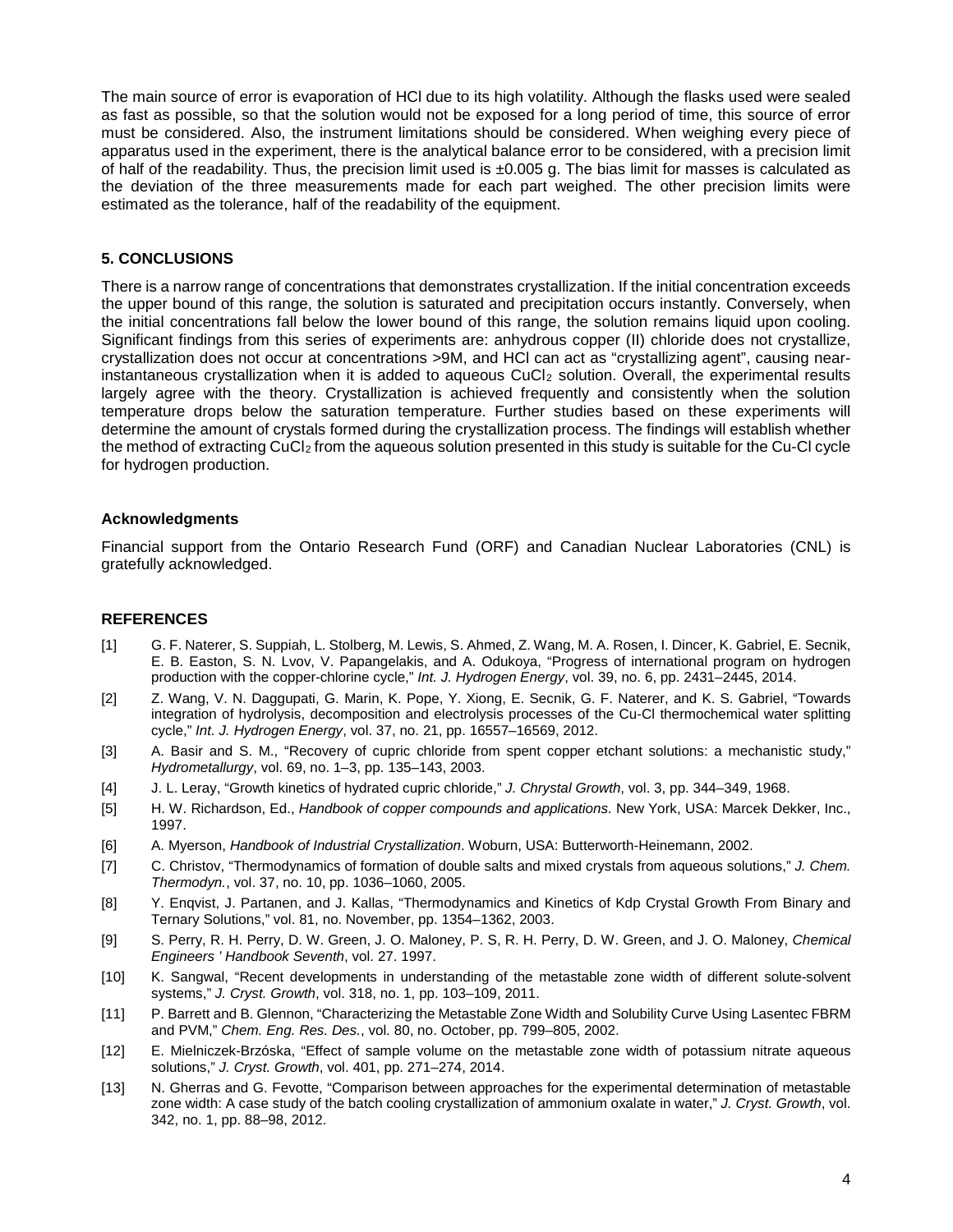- [14] J. Nyvlt, O. Söhnel, M. Matachová, and M. Broul, *The kinetics of industrial crystallization*, vol. 32, no. 7. Amsterdam: Elsevier Science Ltd., 1986.
- [15] a. Mersmann and K. Bartosch, "How to predict the metastable zone width," *J. Cryst. Growth*, vol. 183, no. 1–2, pp. 240–250, 1998.
- [16] K. Sangwal, "A novel self-consistent Nyvlt-like equation for metastable zone width determined by the polythermal method," *Cryst. Res. Technol.*, vol. 44, no. 3, pp. 231–247, 2009.
- [17] N. Kubota, "A new interpretation of metastable zone widths measured for unseeded solutions," *J. Cryst. Growth*, vol. 310, no. 3, pp. 629–634, 2008.
- [18] Y. Lv, Z. Xu, L. Ye, G. Su, and X. Zhuang, "Large single crystal growth and characterization of CuX (X=Cl, Br) by temperature reduction method," *J. Cryst. Growth*, vol. 402, pp. 337–341, 2014.

## **FIGURES**



Fig. 1: Configuration of experimental apparatus for crystallization at temperatures below room temperature



Fig. 2: Configuration of crystalline solid (green dendrites) at temperatures below room temperature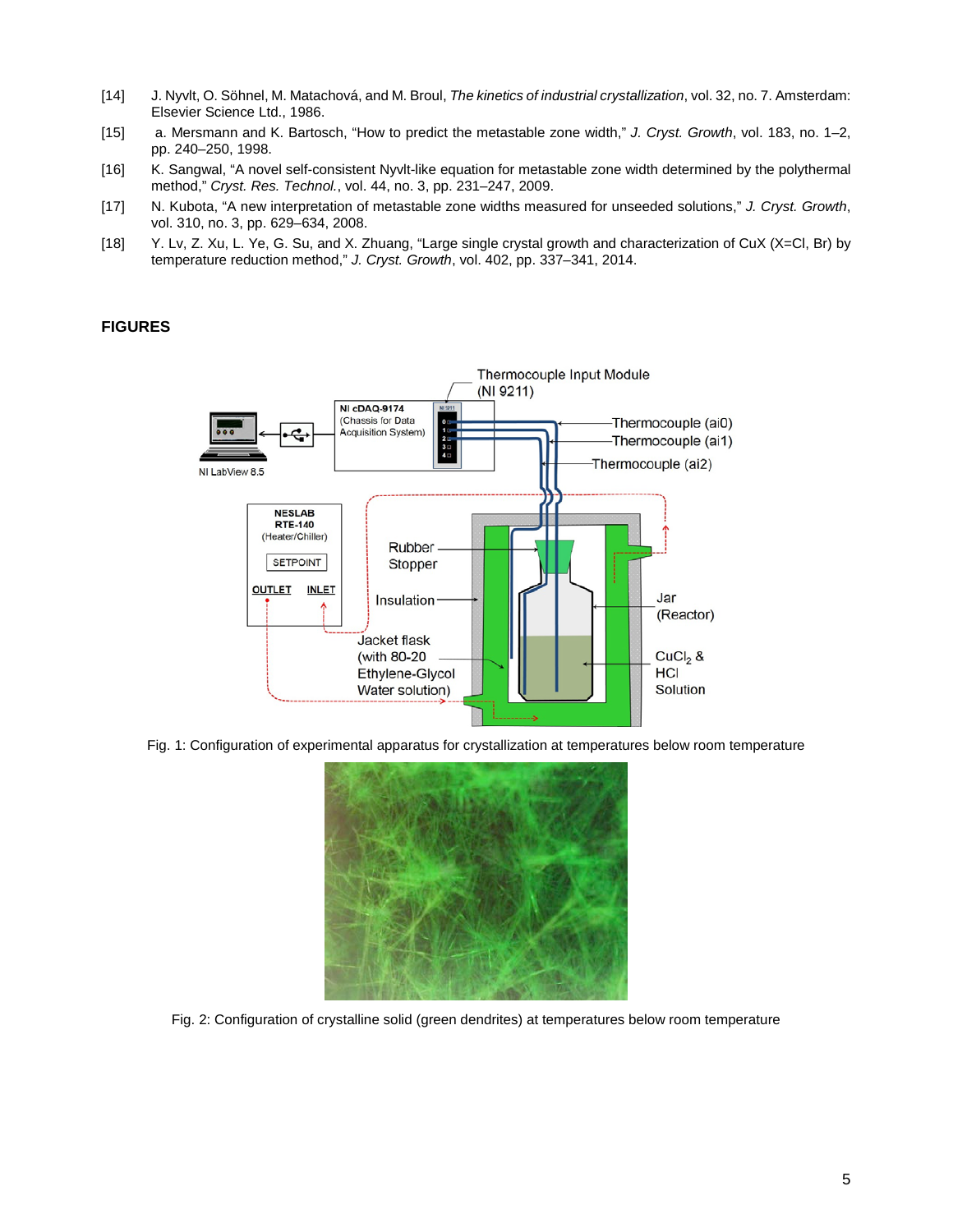

Fig. 4: Results of XRD analysis for the original sample of CuCl2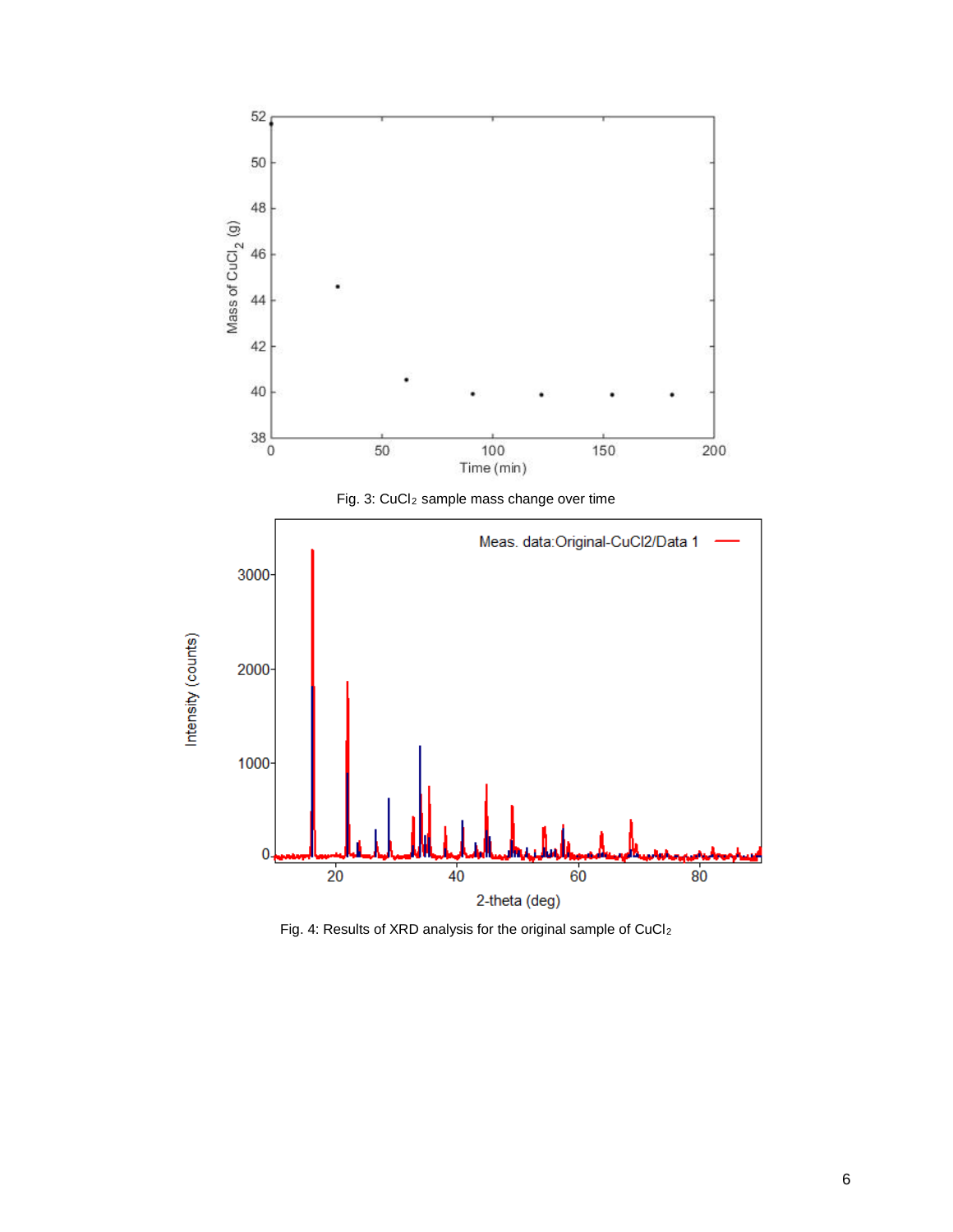

(b)

Fig. 5: Results of XRD analysis for the crystals extracted from 3M HCI solution cooled down to 20 °C; (a) original signal with intensity peaks representing CuCl<sub>2</sub>, (b) original signal with intensity peaks representing CuCl<sub>2</sub> H<sub>2</sub>O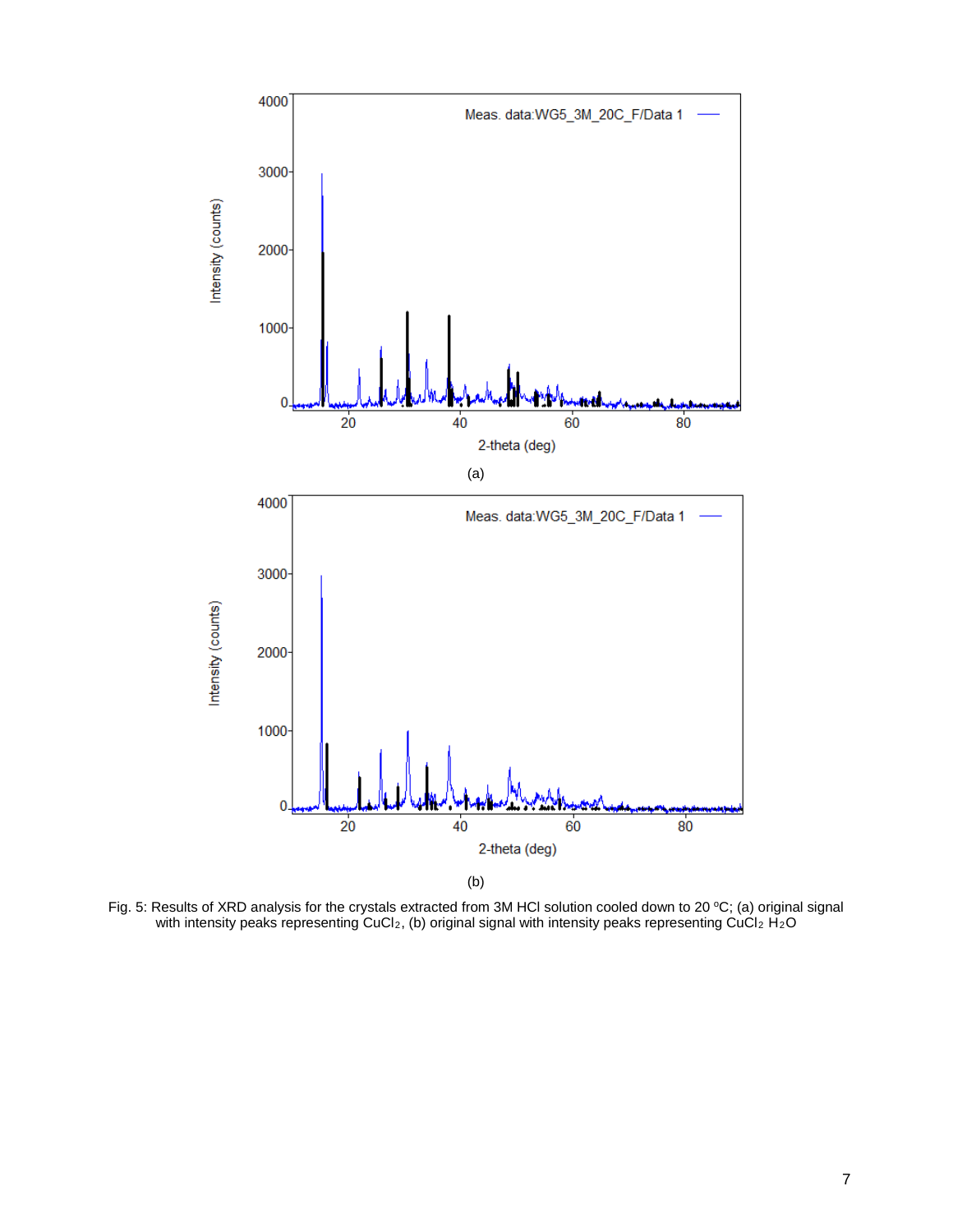

Fig. 6: Results of XRD analysis for the crystals extracted from 6M HCl solution cooled down to 20 °C; (a) original signal with intensity peaks representing CuCl<sub>2</sub>, (b) original signal with intensity peaks representing CuCl<sub>2</sub> H<sub>2</sub>O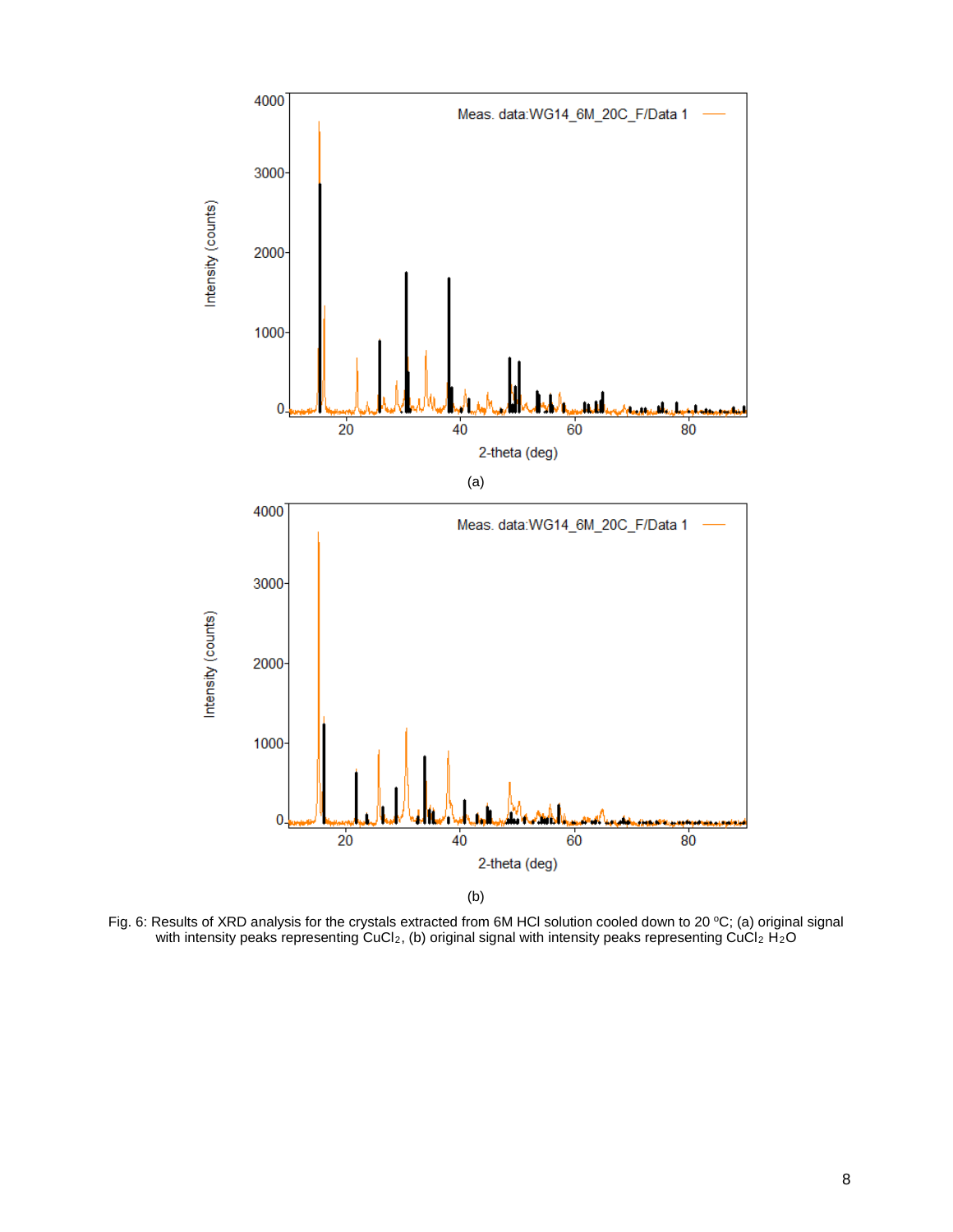

Fig. 5: Results of TGA analysis

# **TABLES**

Table 1: Measurement data for equipment

| <b>Equipment</b>                       | <b>Maximum</b><br><b>Capacity</b> | <b>Readability</b> | Operating<br>temperature range<br>(C) |  |
|----------------------------------------|-----------------------------------|--------------------|---------------------------------------|--|
| <b>Graduated Cylinder</b>              | $100 \text{ mL}$                  | 1 mL               |                                       |  |
| <b>Graduated Cylinder</b>              | 50 mL                             | 1 mL               |                                       |  |
| Thermometers                           | 110 °C                            |                    | $-20 - 110$                           |  |
| Pipet (25 mL)                          | $25$ mL                           | $0.1$ mL           |                                       |  |
| Pipet (10 mL)                          | 10 mL                             | $0.1$ mL           |                                       |  |
| 220 <sub>g</sub><br>Analytical Balance |                                   | $0.001$ g          | $10 - 30$                             |  |
| <b>Digital Scale</b>                   | 410 g                             | $0.01$ g           | $10 - 30$                             |  |
| Omega T-type<br>Thermocouple           | 350 °C                            | 1.5 °C             | $-250 - 350$                          |  |